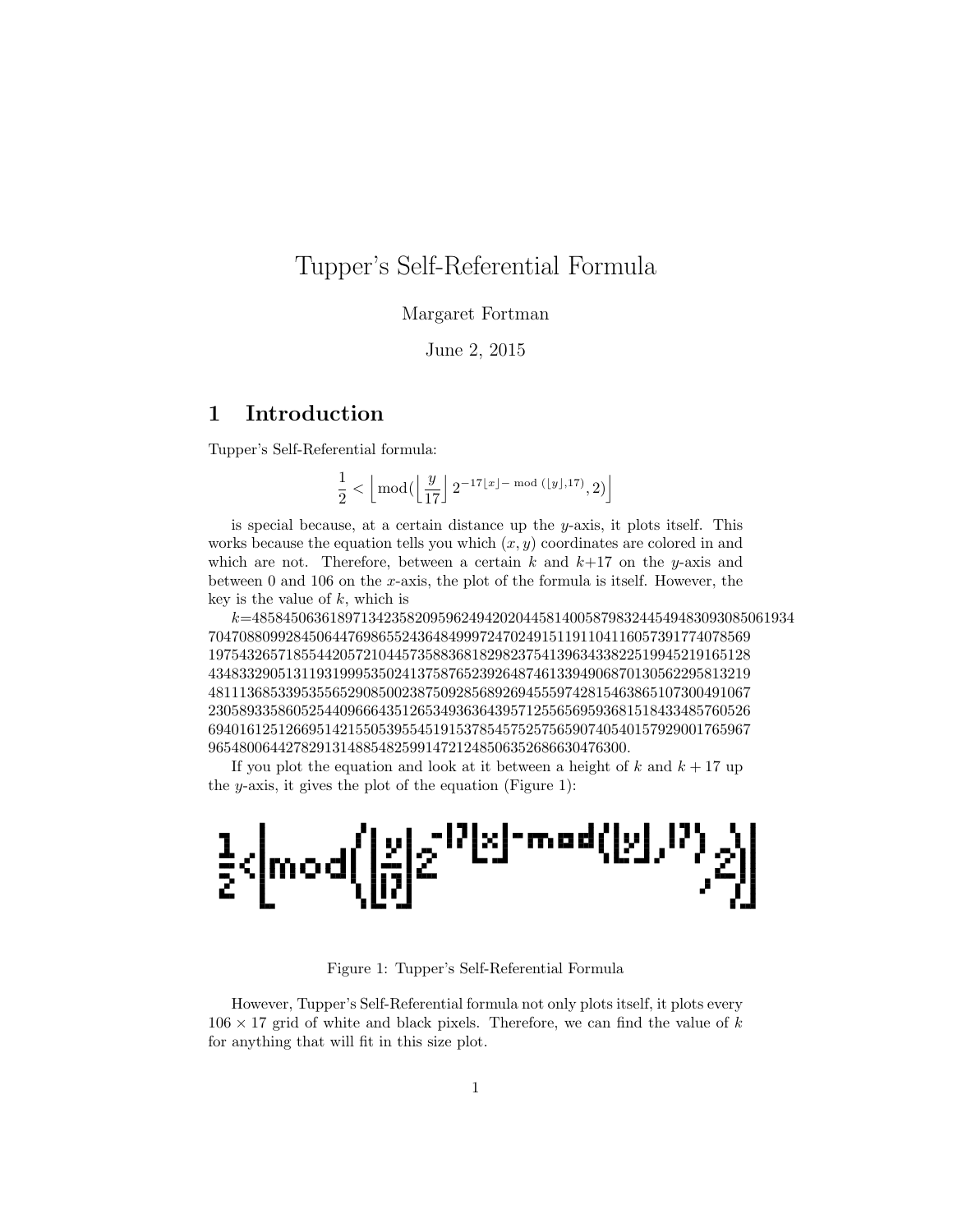For example, when

 $k \! = \! 1445202489708975828479425373371945674812777822151507024797188139685490$ 8873568298734888825132090576643817888323197692344001666776474924212512 8995265907053708020473915320841631792025549005418004768657201699730466 3833949016013743197155209961811452497819450190683595005106578043256408 0119786755686314228025969420625409608166564241736740394638417077453742 7319606443899923010379398938675025786929455234476319291860957618345432 2480049217280333494198162067498544720381939397385138489604767597826733 13437697051994580681869819330446336774047268864

the plot is (Figure 2):



Figure 2: PacMan

When

k=2352035939949658122140829649197960929306974813625028263292934781954073 5954955446141406484573424615648873252234556208042047960114349551110223 7660163585321047663331899199046219268799910930820947231541971365223818 5967518731354596984676698288025582563654632501009155760415054499960 the plot is (Figure 3):



Figure 3: Euler's Identity

#### 1.1 Calculating k

To figure out the k at which these, or any other  $106 \times 17$  grid, occur you start at the top righthand corner and work your way down the columns and to the left, through each pixel. If you want there to be a black pixel, you write a 1 and if you want a white pixel you write a 0. At the end you will have a 1,802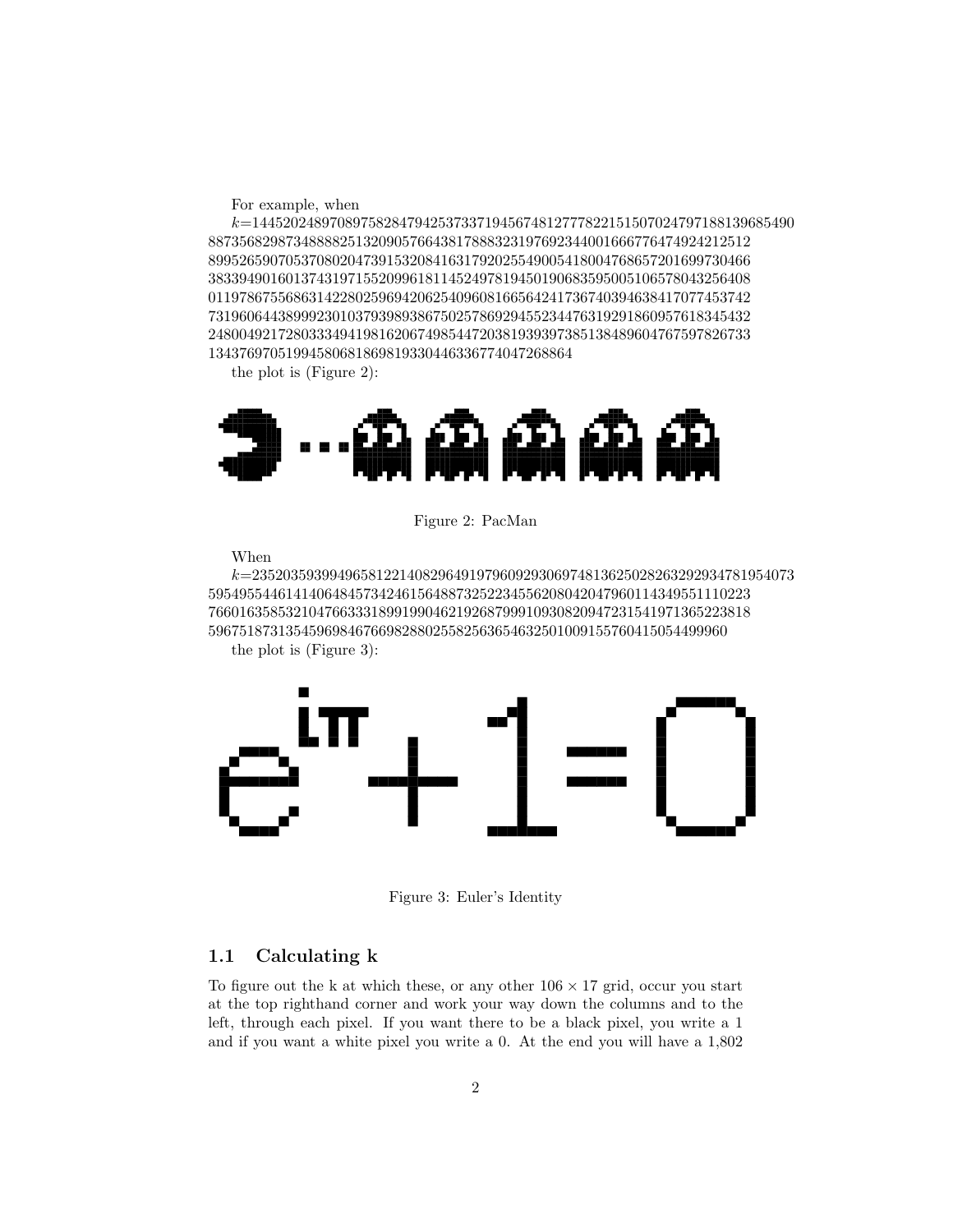$(106 \times 17 = 1802)$  digit long binary number. Then put that number into base 10. Every 0 or 1 in the binary number corresponds to a power of two. The first digit corresponds to  $2^0$ , the second  $2^1$ , then  $2^2$ , and so on. Multiply each power of two with its corresponding 0 or 1 and then add up each product to convert to base 10. For example  $1011 = (1 \times 2^0) + (1 \times 2^1) + (0 \times 2^2) + (1 \times 2^3) = 1 + 2 + 0 + 8 = 11$ . Then multiply the number in base 10 by 17, and you will get the  $k$ -value where the plot appears.

### 2 Project

Using Tupper's Self-Referential Formula, my main project was to write a program that would be able to find the position where the equation plots any three-line phrase in the  $106 \times 17$  plot on command.

#### 2.1 Letters

First, I wrote formulas for each lowercased letter, each capital letter, a space, a hashtag, an exclamation point, a heart, and a smiley face.

The binary number for each character is either 15 digits long or 25 digits long, depending on whether the character fits in a  $3 \times 5$  area or a  $5 \times 5$  area. For example, the binary number for the letter a is 11101 10101 11111 in a  $3 \times 5$ area.

Each column translates to a sum such as

$$
(1 \cdot 2^0 + 1 \cdot 2^1 + 1 \cdot 2^2 + 1 \cdot 2^3 + 1 \cdot 2^4)
$$

if every pixel is black or

$$
(0 \cdot 2^0 + 0 \cdot 2^1 + 0 \cdot 2^2 + 0 \cdot 2^3 + 0 \cdot 2^4)
$$

if every pixel is white.

The same is done for every column in the  $3 \times 5$  or  $5 \times 5$  area, however each sum gets multiplied by  $2^{17i}$ , where i is the number of columns it gets moved to the left.

For example, the formula for the lowercased a is:

 $f['a"] = 17*((1 + 2 + 4 + 16) + (1 + 4 + 16)*2^{(17)} + (1 + 2 + 4 + 8 + 16) 2^{(34)})$ 

#### 2.2 Speller

In order to combine letters to write a word, sum the characters, allowing 5 spaces per character, to get the formula:

$$
\sum_{k=1}^{Length(w)} 2^{17 \cdot 5(k-1)} f(w(k))
$$

Then, use this sum to create a function that will spell anything by just defining the word.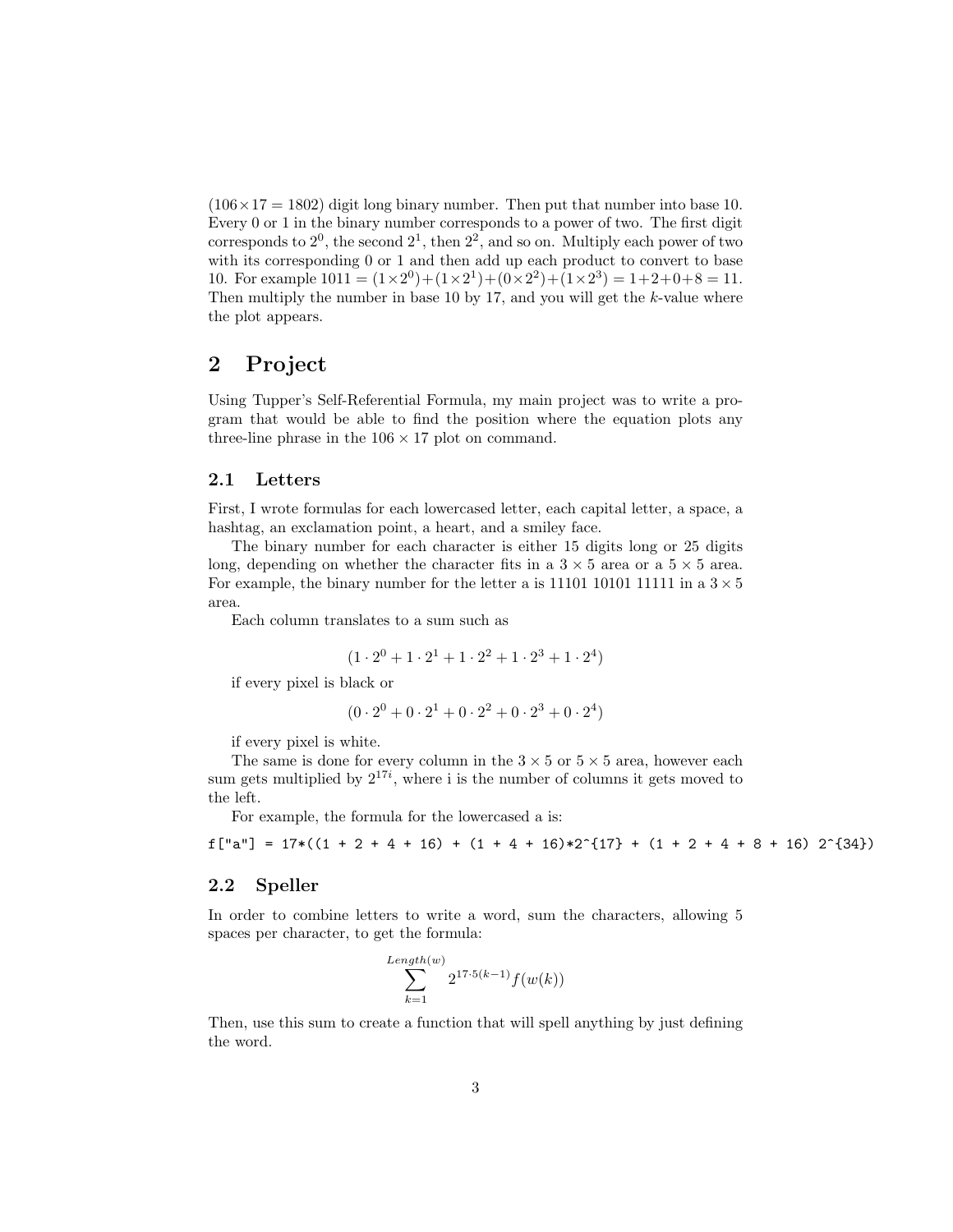$Speller[word] := Module[{w = Characteristics[word]},$  $Sum[2^(17*5*(k - 1))*f[w[[k]]], {k, 1, Length[w]]}]$ 

Now, I can write any word in the function and it will calculate the k-value for that word. Then, I created a function that will plot any  $k$ , called tupperPlotter. Therefore, the command tupperPlotter[Speller["word"]] will plot the word. For example, tupperPlotter[Speller["celebrate"]] will plot (Figure 4):



Figure 4: tupperPlotter[Speller["celebrate"]]

#### 2.3 Writing Multiple Lines

In order to write multiple lines, I changed the formula for Speller to add 6 if the length of the sentence is more than 21 characters long (since we are allowing 5 spaces per character and  $21 \times 5 = 105$ ). The sum  $2^{17i+j}$  will move any character up j spaces, therefore, if  $j = 6$  it would move the characters up to the second line. If the length of the sentence is more than 42 characters, it will add 12 to move them up 12 rows. Therefore, the new sum is

```
Sum[2^{(17*5*(k - 1) + 12)*f[w[[k]]], {k, 1, Min[21, Length[w]]}] +If [Length[w] > 21,
 Sum[2^{(17*5*(k - 22) + 6)*f[w[[k]]], {k, 22, Min[42, Length[w]]}],0] +
If [Length[w] > 42,
 Sum[2^{(17*5*(k - 43)*f[w[[k]]], {k, 43, Length[w]]}], 0]].
```
Now, using tupperPlotter[Speller["sentence"]] with this new sum, it will plot any sentence that is 63 characters or less. However, to make it even nicer, I added Speller into the definition of tupperPlotter, therefore, you can simply define the word and tupperPlotter[word] will plot it. For example, if you define word= "With this new sum the function can plot any sentence you want! :", then tupperPlotter[word] plots (Figure 5):

## 3 Repeating the Formula

I also looked at whether there was a reason the formula is plotted in a  $106 \times 17$ area, and what would happen if I expanded the width. I found that the formula will plot for any distance on the x-axis. I also looked into finding a value of  $k$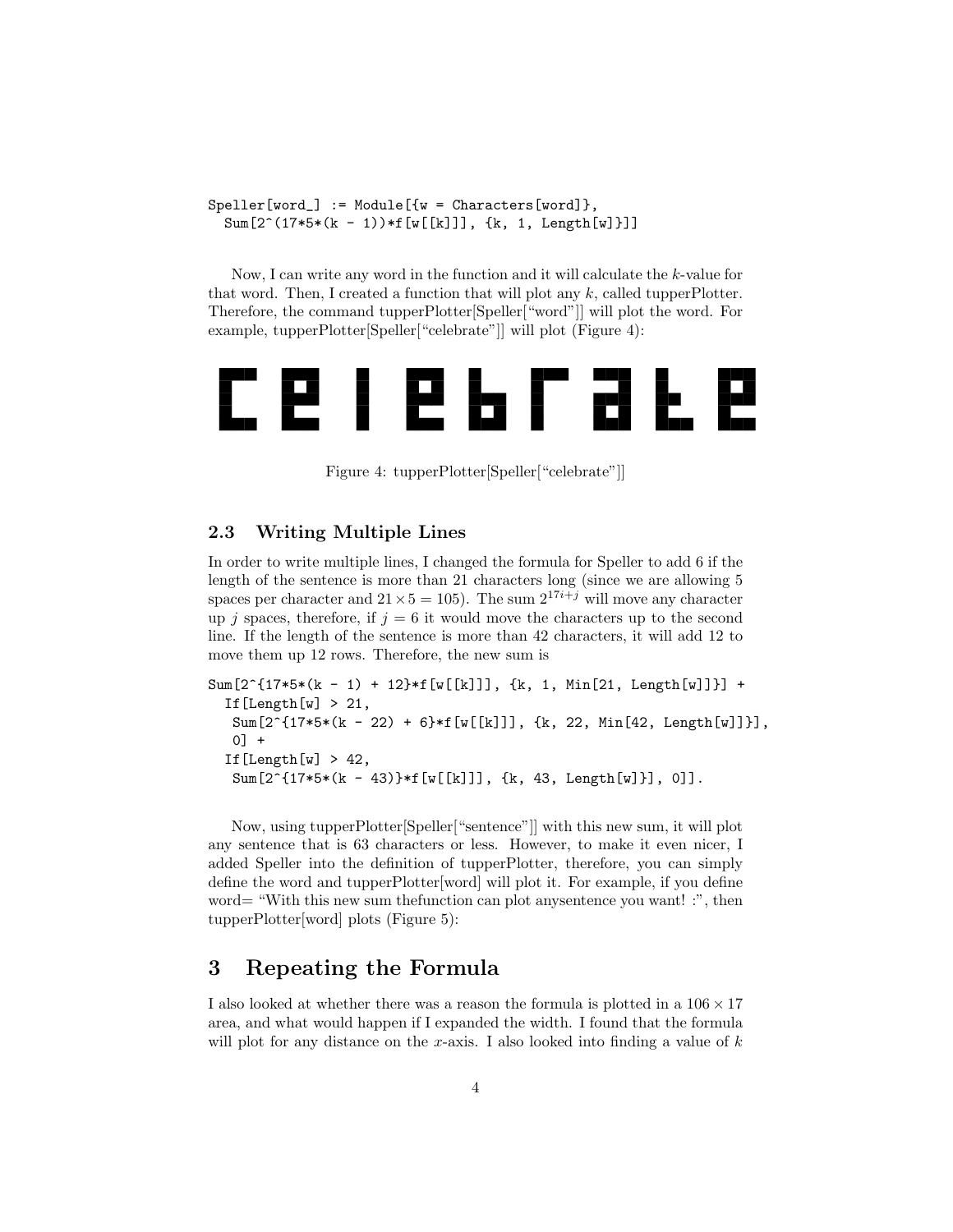# e h e<br>a n y

Figure 5: word="With this new sum the function can plot any sentence you want! :"

that would plot the formula twice, horizontally, in a  $212 \times 17$  area. I found that the k-value that would achieve this is

k=1388513098389277145707156049479575386760461385315332993588043159939753 6165913984571317936193177670012322316137866930002556337933968807951480 2698304927321626390833789611301213922501562683322248725909159227288718 6842432287909674020459408169786124569189714356431144962112402464147479 7847223246759394504949391213201084048626206631183936855773280754111507 3844157003896492631176596431536946216166200225916054843424799782812821 5842381227164170132941193651174539523139419726824050017539112629988540 7176127927898616219211890107119784328614332907337716845878197446472010 4313037984376940226125670906681995650168864213730290964621763400877398 5010783203258988850265442540587577714108926943951465186681150925170407 7197803323577302355330142622794638544010613289015689946657333585544427 8302898168922885841008393360063576162563960974549230420337851605538327 7630091873080363093378493365338428243166936291206563384418464588758751 5472103174437014842286619065313882557417919886346218535975348936841957 7783027131860984564346040067422199325143697418205669612265176154385034 5991538639431184988693279898319231500.

That plot is shown in (Figure 6):

$$
\tfrac{1}{2}\langle \bmod{\left(\left[\begin{matrix} x\\ y\\ 0\end{matrix}\right]}z^{17}l^xl^{-mod(\left[\begin{matrix} x\\ y\\ z\end{matrix}\right],P)},z\rangle\!\right)\!\!\overline{\sum}}\langle \bmod{\left(\left[\begin{matrix} x\\ y\\ 0\end{matrix}\right]}z^{17}l^xl^{-mod(\left[\begin{matrix} x\\ y\\ z\end{matrix}\right],P)},z\rangle\!\right)}
$$

Figure 6: The formula is repeated

This also means that to repeat the formula, the original  $k$ -value is simply multiplied by  $2^{17\times106} + 1$  to make the formula repeat again.

## 4 Common Mistake

Many people reference Tupper's formula incorrectly because in computer science positive y often goes downwards, however in mathematics positive y goes